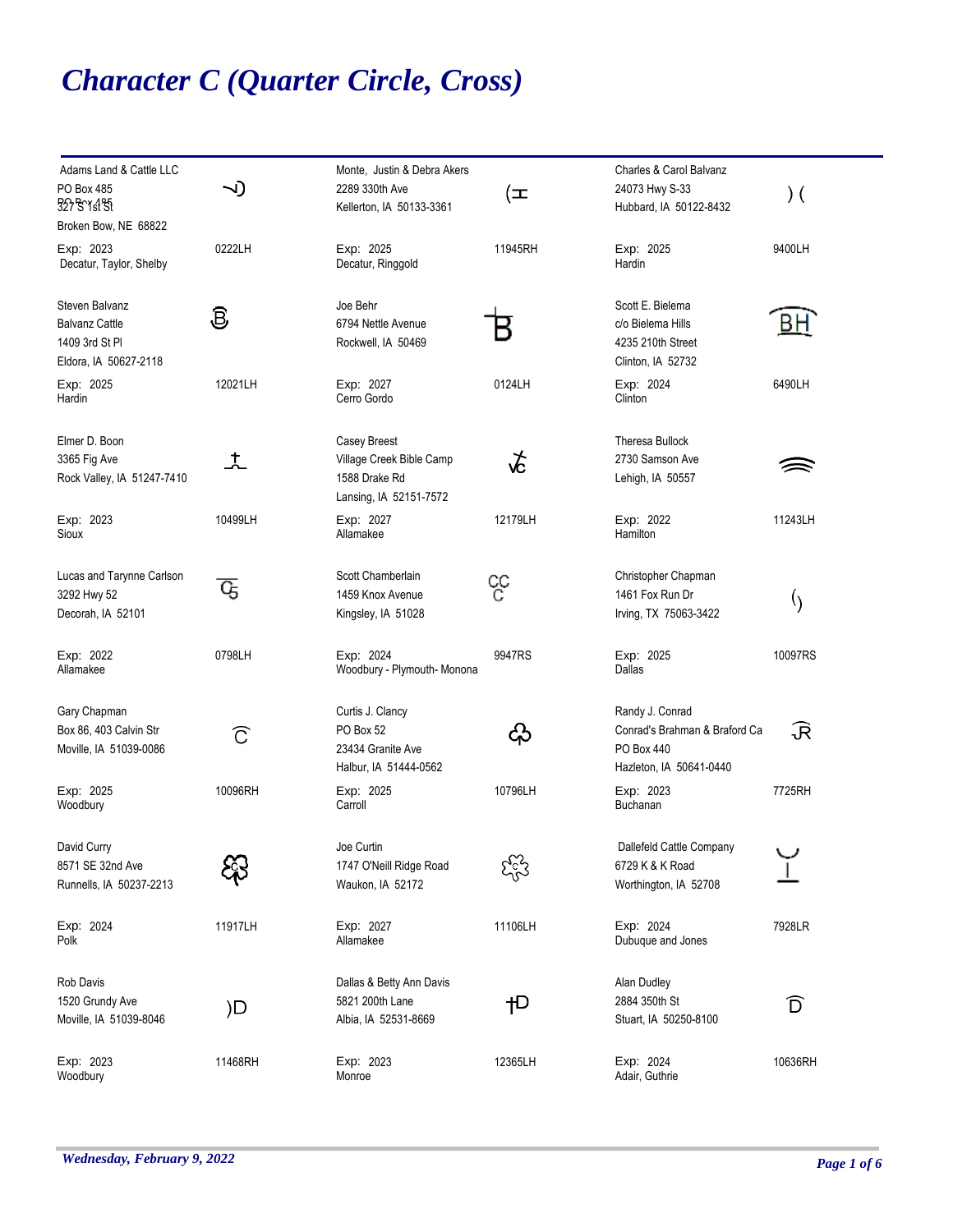| Dumont Farms, L.C.<br>41 River Ridge Rd<br>Cedar Falls, IA 50613-1728            | $\mathbb D$   | Nolan Eakins<br>307 West Poplar Street<br>Bloomfield, IA 52537                     | M                       | Austin J. Ehlers<br>5615 175th Ave<br>Storm Lake, IA 50588                                     | $\left( 3\right)$      |
|----------------------------------------------------------------------------------|---------------|------------------------------------------------------------------------------------|-------------------------|------------------------------------------------------------------------------------------------|------------------------|
| Exp: 2024<br>Butler, Decatur, Ringgold                                           | 11706RR       | Exp: 2023<br>Davis                                                                 | 12362RS                 | Exp: 2025<br><b>Buena Vista</b>                                                                | 9401RH                 |
| Austin J. Ehlers<br>5615 175th Avenue<br>Storm Lake, IA 50588                    | $\circledS$   | Phillip L or Karen J Evans<br>PO Box 74, 106 Harvard Ave<br>Stanton, IA 51573-0074 | Ê                       | Scott Evans<br>2491 225th Trail<br>Winterset, IA 50273-8135                                    |                        |
| Exp: 2025<br>Buena Vista                                                         | 9402LH        | Exp: 2027<br>Montgomery                                                            | 11065RH                 | Exp: 2023<br>Madison                                                                           | 12383LH                |
| Paul Evitt<br>2080 Payton Rd<br>Corydon, IA 50060-8881                           | $\frac{6}{7}$ | Three Sons Farm, LLC<br>2227 - 140th St<br>Floyd, IA 50435                         | 3                       | c/o Kevin Feddersen<br>Rock'n K Cattle, Inc.<br>2427 Taylor Ave<br>Battle Creek, IA 51006-8016 | (≍                     |
| Exp: 2023<br>Wayne                                                               | 11756LR       | Exp: 2027<br>Floyd                                                                 | 0099LH                  | Exp: 2027<br>Woodbury, Ida and Monona                                                          | 12292RH                |
| Dave Fisher<br>2798 172nd Ave<br>Osceola, IA 50213                               | Ŧ             | C S Fraley<br>2360 490th St<br>Sioux Rapids, IA 50585-7515                         | (ക                      | c/o Ricky D. Friday<br>Friday Family Farms<br>3135 135th St<br>Lorimor, IA 50149-8534          | $\widehat{\mathsf{E}}$ |
| Exp: 2026<br>Clarke, Decatur                                                     | 8832LH        | Exp: 2023<br>All Iowa Counties                                                     | 10112LH                 | Exp: 2023<br>Clarke, Union                                                                     | 12440LH                |
| John Giltner, Jr.<br>2564 110th St<br>Elliott, IA 51532-5006                     | ้อี           | Carolyn J. Graham<br>1530 Valley Ln<br>Clarinda, IA 51632-4705                     |                         | Carolyn J. Graham<br>1530 Valley Ln<br>Clarinda, IA 51632-4705                                 | ∞                      |
| Exp: 2022<br>Montgomery                                                          | 9015LH        | Exp: 2026<br>Page                                                                  | 7122RS                  | Exp: 2026<br>Page                                                                              | 11549LR                |
| <b>Taylor Greig</b><br>Little Acorn Ranch<br>3981 Hwy 9<br>Estherville, IA 51334 |               | Allan Havick<br>1225 - 900th St<br>Harlan, IA 51537                                | $\widehat{\mathcal{Z}}$ | Dalton Henze<br>Faithful H Ranch<br>32110 Westbrook St<br>Cedar Falls, IA 50613                | н                      |
| Exp: 2025<br>Emmet                                                               | 5503LH        | Exp: 2024<br>Shelby                                                                | 11880LR                 | Exp: 2026<br>Grundy                                                                            | 11149RH                |
| Dustin L. Herbold<br>1023 Kossuth Ave<br>Kingsley, IA 51028-8028                 | A             | Alexander Herzberg<br>2703 200th St.<br>Prescott, IA 50859                         |                         | James A or Lori K Hill<br>5281 19th Ave<br>Mount Auburn, IA 52313-9603                         | $)^{\wedge}$           |
| Exp: 2025<br>Plymouth, Woodbury                                                  | 8400LH        | Exp: 2026<br>Page, Montgomery                                                      | 0717RH                  | Exp: 2023<br>Benton                                                                            | 11232LS                |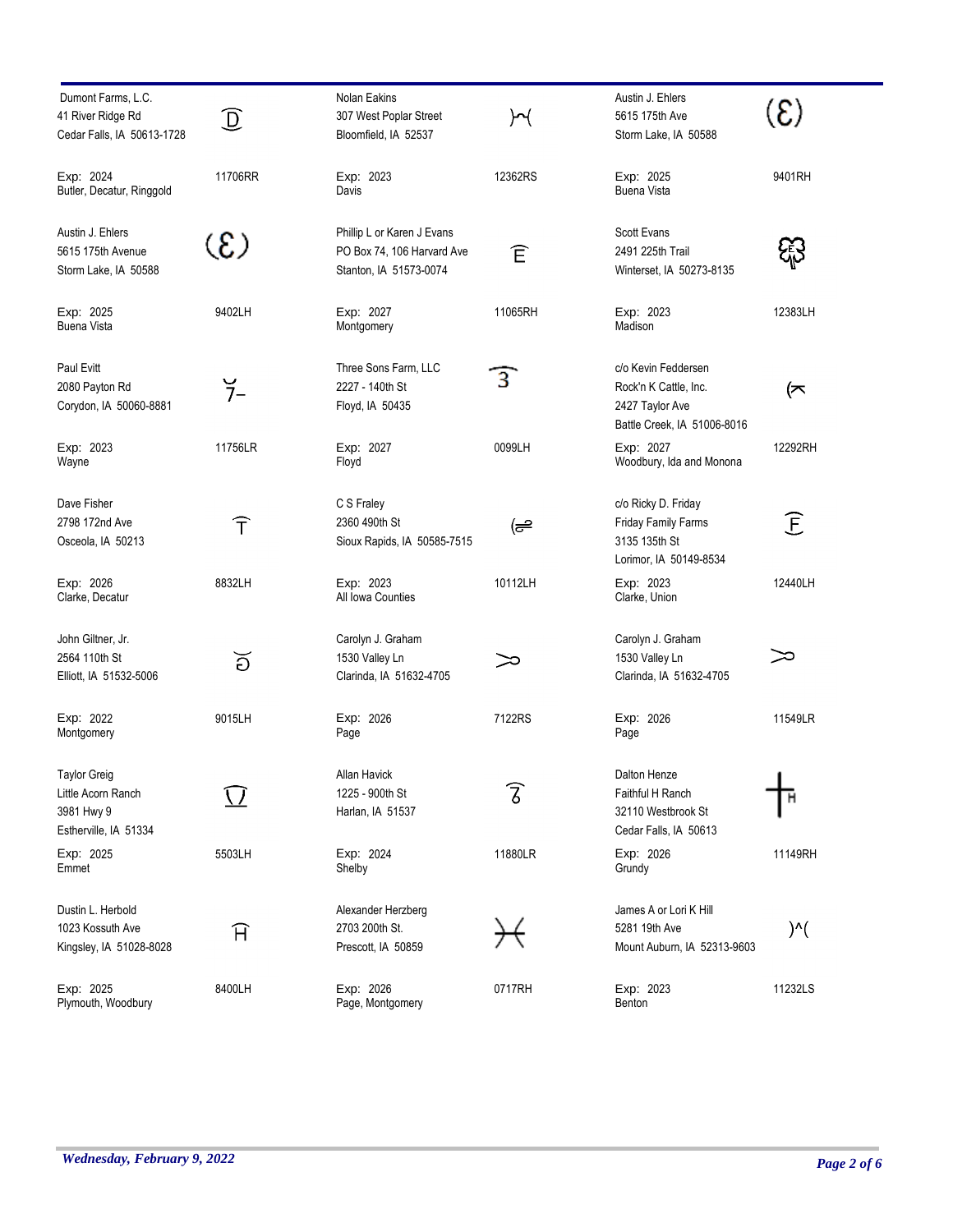| Stephen Hitt<br>3156 155th St<br>Clarinda, IA 51632-4009                                             |         | Jeff Hostetler<br>1480 Grand River Dr.<br>Afton, IA 50830              | $\left( \mathsf{H}\right)$ | Clyde Hoyt<br>1317 210th St<br>Corning, IA 50841-8429                                           |                |
|------------------------------------------------------------------------------------------------------|---------|------------------------------------------------------------------------|----------------------------|-------------------------------------------------------------------------------------------------|----------------|
| Exp: 2025<br>Page                                                                                    | 11412RR | Exp: 2026<br>Union, Madison                                            | 0703LH                     | Exp: 2025<br>Adams                                                                              | 10837LH        |
| Larry Huff<br>1996 295th Ln<br>Winterset, IA 50273-8343                                              | $(-)$   | Roger A. Huster<br>2688 Wadsley Ave<br>Sac City, IA 50583-7634         | 匞                          | Kelly E. James<br>PO Box 301<br>Mt Ayr, IA 50854-8909                                           | $\mathfrak{T}$ |
| Exp: 2025<br>Madison                                                                                 | 5047RH  | Exp: 2025<br>Sac                                                       | 11504RR                    | Exp: 2024<br>Ringgold                                                                           | 12478RH        |
| Kelly E. James<br>PO Box 301<br>Mt Ayr, IA 50854-8909                                                |         | David W. Jensen<br>17858 Highway L20<br>Castana, IA 51010-8806         | J                          | Kyle B. Johnson<br>Umbrella J Cattle Company, LLC<br>30008 - 362nd Place<br>Boonville, IA 50038 | T              |
| Exp: 2024<br>Ringgold                                                                                | 12483RH | Exp: 2027<br>Monona                                                    | 11164LH                    | Exp: 2026<br>Dallas                                                                             | 0744RH         |
| Michael M or Rhonda Jorgensen<br>2558 - 230th Lane<br>Prescott, IA 50859                             | - 9     | Dan E. Kent<br>49748 135th Trl<br>Lucas, IA 50151-8100                 | (K                         | Duffy or Margaret Kester<br>2359 Garden Rd<br>Allerton, IA 50008-8709                           | ධ              |
| Exp: 2025<br>Adams, Taylor, Union, Ringgold                                                          | 0562LH  | Exp: 2025<br>Lucas                                                     | 11984LH                    | Exp: 2025<br>Wayne                                                                              | 11528LS        |
| Judith M. or Courtney T. Kiley<br><b>Kiley Farms</b><br>1978 Beechwood Ave<br>Creston, IA 50801-8208 | (K      | <b>Todd Klockgether</b><br>2170 120th St<br>Charter Oak, IA 51439-7591 | ္လိ                        | Gerald Krutsinger<br>55796 205th Trl<br>Chariton, IA 50049-4048                                 | ))             |
| Exp: 2025<br>Ringgold, Union                                                                         | 12575RH | Exp: 2026<br>Crawford, Monona, Ringgodl, Decatur                       | 12126LR                    | Exp: 2025<br>Lucas                                                                              | 2184LH         |
| June A. Lattimore<br>17822 190th St<br>Leon, IA 50144                                                | †L      | Marty E Lau<br>1310 W Silver Sioux Rd<br>Quimby, IA 51049-7066         |                            | Jerry Laughlin<br>4021 - 110th St<br>Imogene, IA 51645                                          |                |
| Exp: 2023<br>Decatur                                                                                 | 11477LR | Exp: 2024<br>Cherokee                                                  | 10646LH                    | Exp: 2025<br>Fremont, Page                                                                      | 0543LS         |
| David Lawyer<br>Cap-O Farms<br>1139 Highway 9<br>Manly, IA 50456-8022                                | Ō       | Michael Lenger<br>Lenger Farms<br>2372 Wilson Dr<br>Bussey, IA 50044   |                            | Clint & Amanda Loghry<br>2443 - 310th Ave<br>Woodburn, IA 50275                                 | ξ.             |
| Exp: 2025<br>Worth                                                                                   | 0526LH  | Exp: 2025<br>Marion and Lucas                                          | 5274RH                     | Exp: 2024<br>Clarke                                                                             | 0415LS         |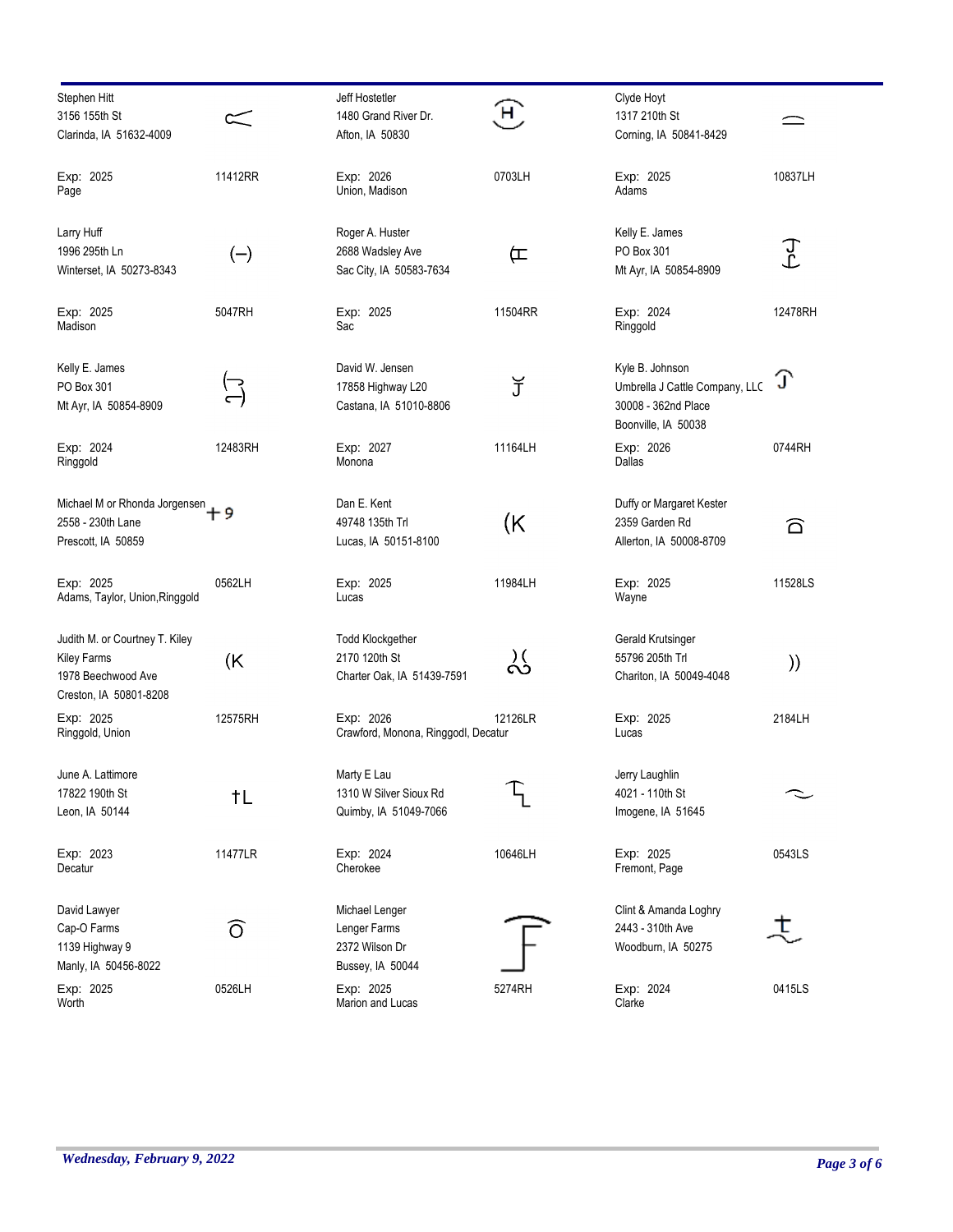| Tyler M. Loudon<br>2068 Pole Road                                                                    | R                      | <b>Terry Lundquist</b><br>2110 130th St                                                                 |                        | Joe F. McNees<br>1283 220th St                                                            |                     |
|------------------------------------------------------------------------------------------------------|------------------------|---------------------------------------------------------------------------------------------------------|------------------------|-------------------------------------------------------------------------------------------|---------------------|
| Creston, IA 50801                                                                                    |                        | Corning, IA 50841-7502                                                                                  |                        | New Market, IA 51646-4094                                                                 |                     |
| Exp: 2026<br>Union                                                                                   | 1649LH                 | Exp: 2023<br>Adams, Taylor                                                                              | 9083RH                 | Exp: 2025<br>Taylor                                                                       | 11986RH             |
| Justin & Kelsey Miller<br>JK Cattle Company<br>3104 223rd Ave.<br>Montrose, IA 52639                 | R                      | c/o Dean Millsap<br>Adams Land and Cattle Co.<br>PO Box 485, 327 S 1st Ave<br>Broken Bow, NE 68822-0485 | ~1)                    | Keith & Darrell Morris<br>Morris Farms<br>18249 Spruce Avenue<br>Keosauqua, IA 52565-8361 | ĺΨ                  |
| Exp: 2025<br>Davis, Van Buren & Lee                                                                  | 9748LH                 | Exp: 2013                                                                                               | 12464LH                | Exp: 2027<br>Van Buren                                                                    | 11651LH             |
| Larry or Amanda Moser<br>32948 South Ridge Rd<br>Sioux City, IA 51108                                | Ñ                      | Jeffrey T. Moser<br>1448 Adams Avenue<br>Larchwood, IA 51241                                            | ิฬิ                    | James D. Myers<br>67958 295th St<br>Collins, IA 50055-8089                                | $+7$                |
| Exp: 2026<br>Plymouth                                                                                | 0461LH                 | Exp: 2024<br>Lyon                                                                                       | 11284LH                | Exp: 2025<br>Story                                                                        | 11540LH             |
| <b>Brent Nunnikhoven</b><br>Nunnikhoven Cattle Company<br>17030 Airport Rd<br>Ottumwa, IA 52501-8290 | (N)                    | Maggie O'Connell Farrell<br>25547 140th Ave<br>Zwingle, IA 52079                                        |                        | Andrew S. Offenburger<br>26132 530th St<br>Chariton, IA 50049-7045                        | $\widehat{\forall}$ |
| Exp: 2026<br>Wapello                                                                                 | 11591LH                | Exp: 2026<br>Jackson                                                                                    | 9778LH                 | Exp: 2024<br>Lucas, Marion                                                                | 9299RH              |
| William A or Larry D Ory<br>1014 Kiowa Ave<br>Earlham, IA 50072-8549                                 | $\widehat{\mathsf{S}}$ | c/o Raymond & John Potter<br><b>Potter Brothers</b><br>30523 210th Ave<br>Cincinnati, IA 52549-8774     |                        | Jerold Rosman<br>DBA Rolling R Farms<br>PO Box 549, 924 Oak Rd<br>Harlan, IA 51537-0549   | RF                  |
| Exp: 2025<br>Madison                                                                                 | 8567LS                 | Exp: 2025<br>Appanoose                                                                                  | 6563LS                 | Exp: 2024<br>Shelby                                                                       | 11340LS             |
| Daniel K. Ryner<br>1776 N River Trl<br>Winterset, IA 50273-8176                                      | R                      | Lorissa Schippers<br>1213 340th St<br>Busey, IA 50044                                                   |                        | Deron E. Schmidt<br>2548 Brady Ave<br>Battle Creek, IA 51006-8626                         | Я                   |
| Exp: 2025<br>Madison                                                                                 | 10014RH                | Exp: 2026<br>Mahaska                                                                                    | 9807LS                 | Exp: 2024<br>Ida                                                                          | 10585LH             |
| Dusty L. Shapley<br>29920 K185<br>Sioux City, IA 51109-9032                                          | $\left[2\right]$       | Darwin E. Shires<br>2081 220th St<br>Corning, IA 50841-8081                                             | $\widehat{\mathsf{S}}$ | Nelson Smith<br>Springtown Ranch LTD<br>3006 Fir Ave<br>Brighton, IA 52540-9675           | ≏                   |
| Exp: 2027<br>Plymouth                                                                                | 11640LH                | Exp: 2025<br>Adams                                                                                      | 12186LH                | Exp: 2023<br>Washington                                                                   | 7794LS              |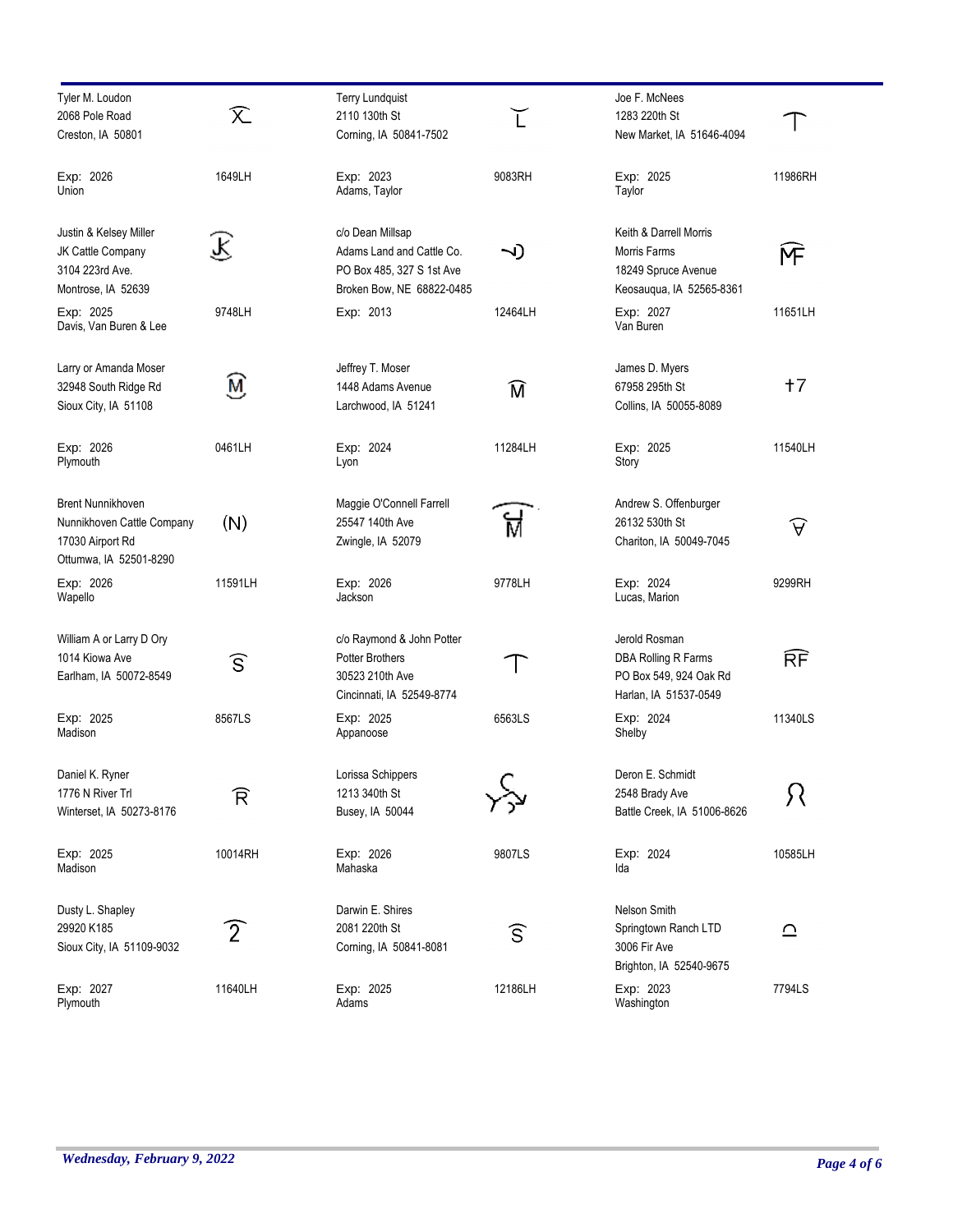| Thomas H. Sokolowski<br>1822 Pocahontas Avenue<br>Correctionville, IA 51016-8066 | (ဟ      | JT Sokolowski<br>241-580th St.<br>Pierson, IA 51038                | (ဟ      | Kim Starcevic<br>5879 170th St<br>Albia, IA 52531                                         | (S)     |
|----------------------------------------------------------------------------------|---------|--------------------------------------------------------------------|---------|-------------------------------------------------------------------------------------------|---------|
| Exp: 2017<br>Woodbury                                                            | 11708LH | Exp: 2027<br>Cherokee                                              | 0780LH  | Exp: 2023<br>Monroe                                                                       | 12110LR |
| Vern E. Steege<br>2506 290th St<br>Fredericksburg, IA 50630-9510                 | ັ∨ທັ    | James E. Sutter<br>10312 600th St<br>Seymour, IA 52590-8028        | ≍       | Vern Thorp<br>Windrush Farms<br>1959 Hwy 63<br>New Sharon, IA 50207-8088                  | ♯       |
| Exp: 2024<br>Chickasaw                                                           | 10686LH | Exp: 2025<br>Appanoose, Wayne                                      | 0203LH  | Exp: 2023<br>Mahaska                                                                      | 11692LS |
| Julie (Flathers) Ummach<br>240 Melrose Dr<br>Waukee, IA 50263-8510               | ロ       | Julie (Flathers) Ummach<br>240 Melrose Dr<br>Waukee, IA 50263-8510 | 耳       | c/o Chuck J. Van Otegham<br>Van Otegham Dairy<br>1362 B Avenue<br>Hartwick, IA 52232-9003 |         |
| Exp: 2025<br>Woodbury, Dallas                                                    | 12595RS | Exp: 2015<br>Dallas, Woodbury                                      | 11399RS | Exp: 2025<br>lowa and Poweshiek                                                           | 12025LH |
| Thomas Joseph Walter<br>1145 Uban Ave.<br>Creston, IA 50801                      |         | Thomas Joseph Walter<br>1145 Uban Ave<br>Creston, IA 50801         |         | Thomas Joseph Walter<br>Wo ban Ave.<br>Creston, IA 50801                                  |         |
| Exp: 2022<br>Adams                                                               | 0726RH  | Exp: 2022<br>Adams                                                 | 0727RR  | Exp: 2022<br>Adams                                                                        | 0728RS  |
| Randy D & Nola L. Watson<br>3018 lowa St<br>Osceola, IA 50213-8117               |         | Cole Wehrli<br>32970 200th Street<br>Missouri Valley, IA 51555     |         | Colel Wehrli<br>32970 200th St<br>Missouri Valley, IA 51555                               |         |
| Exp: 2025<br>Clarke                                                              | 10721RH | Exp: 2024<br>Pottawattamie & Harrison                              | 10055RH | Exp: 2024<br>Pottawattamie & Harrison                                                     | 10054LH |
| Beth and Jeff Werkman<br>15428 - 140th St.<br>Wellsburg, IA 50680                | ſw      | Tom Wertz<br>1370 180th St<br>Ionia, IA 50645-9342                 |         | Kent, Ed, & Dan White<br>3009 Pacific St<br>Osceola, IA 50213-8322                        | $B+$    |
| Exp: 2024<br>Grundy                                                              | 0426LH  | Exp: 2027<br>Chickasaw                                             | 12289LS | Exp: 2025<br>Clarke                                                                       | 5145RH  |
| Neil and/or Sharon Widmer<br>5068 215th St<br>Deep River, IA 52222-8582          | ळ       | <b>Terry Willhoit</b><br>1386 Batavia Rd<br>Batavia, IA 52533      | W       | <b>Brian Wimer</b><br>2061 180th St<br>Diagonal, IA 50845-8902                            | W       |
| Exp: 2023<br>Poweshiek                                                           | 12377RH | Exp: 2023<br>Wapello, Jefferson                                    | 0305LS  | Exp: 2026<br>Decatur, Ringgold                                                            | 10260LH |